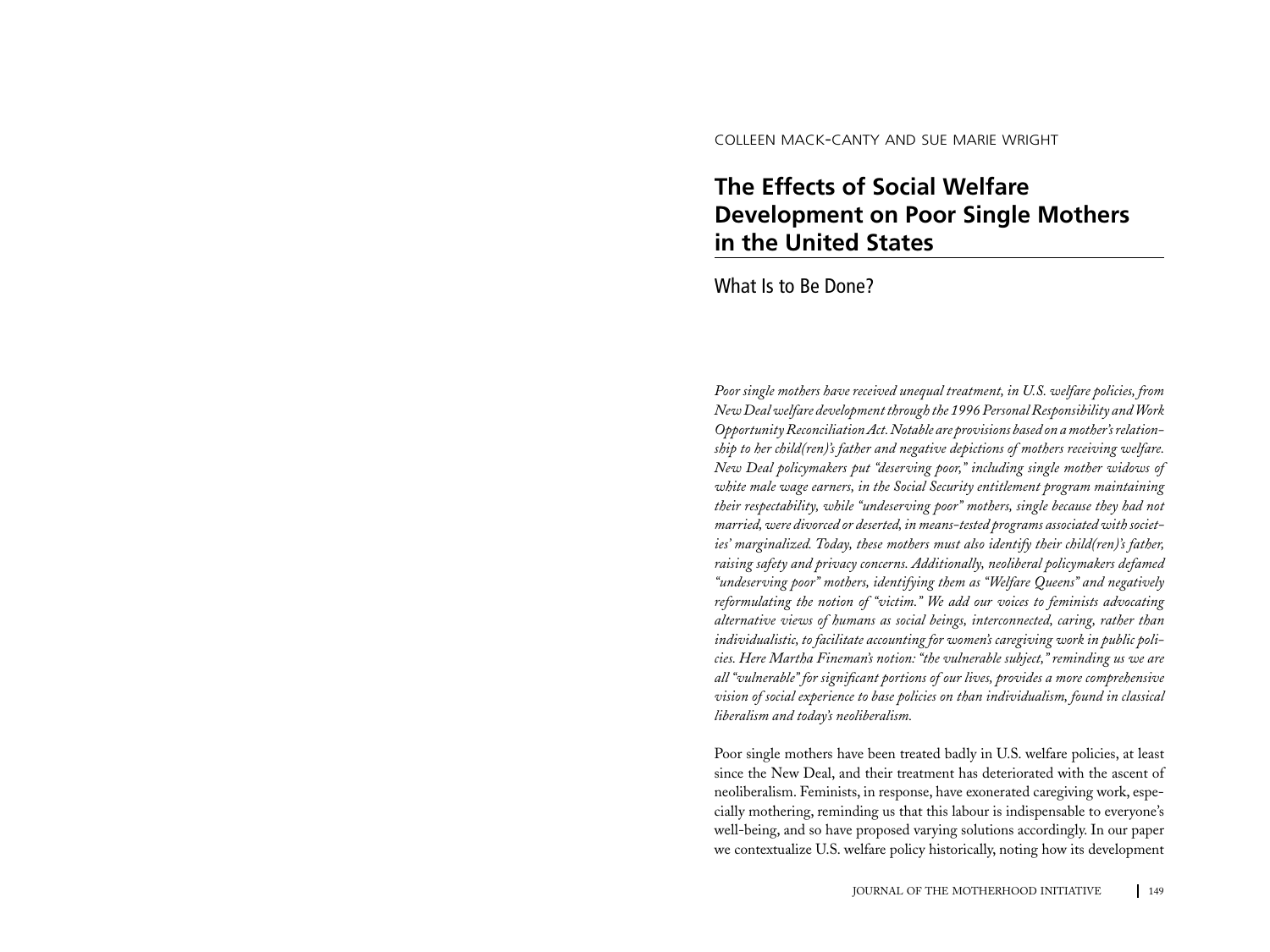corresponds with changes in liberalism, the basic political ideology in the U.S. We stress the discursive strategies, to denigrate poor mothers, that neoliberals employed in their rise politically, observing that while empirical data ran contrary to their destructive portrayal of welfare recipients, they were successful in passing legislation discontinuing a needy parent's statutory entitlement to poverty assistance. We argue that this societal treatment of a vulnerable population raises normative considerations. Here we regard both Martha Fineman's notion that all people are "vulnerable" for significant portions of their lives and Carole Pateman's (1998) thesis that all women potentially suffer from inequality because they have been socially constructed in the private sphere, and continue to be perceived that way. Finally we consider proposals feminists, most notably Fineman and Pateman, put forth as solutions to this situation.

# **Historical Background**

The United States has experienced differing social welfare policy regimes, some existing before the national governmental policies were enacted in the 1930s New Deal era. The pre industrial period, roughly 1700-1870, for example, involved people, in a more rural time, working together to assist each other when in need. The Industrial Revolution, urbanization, and mass immigration, gave rise to the Industrial Policy Regime, dating from approximately 1870-1900, During this period, policy makers took an institutional approach to dealing with the poor, such as the establishment of poorhouses and orphanages. The Progressive era began in the early 1900s, as poorhouses and orphanages reformed, private charities expanded, and state governments established workers' compensation and widow's pension programs (Wilson). In the 1930s, when the Great Depression caused massive poverty, it was countered by an expansive growth of national governmental social welfare programs (Ford), known as the New Deal. *The Social Security Act 1935* signaled the formulation of a new social welfare policy regime creating large federal programs such as: Social Security, Aid to the Blind, Unemployment Insurance, Minimum Wage, public housing, job programs, and Assistance to Dependent Children (ADC).

 Significantly, these "New Deal policymakers intentionally moved the respected widows of white male wage earners," the so-called, "deserving poor," "out of the means-tested ADC program ... into the universal Social Security program … "(Gordon 1994: 282-84). They kept poor non widowed mothers, the "undeserving" poor, in means-tested programs, associated with societies' marginalized. When in the process of instigating and/or redoing poverty laws, "U.S. policymakers have consistently separated the 'deserving' from the 'undeserving'" poor, guiding the "former into well-funded universal programs while shuttling the latter into stingy means-tested programs." In this process, poor single non widowed mothers are made more vulnerable to officially approved humiliation (Smith 264-265).

Policy regime change occurred again in the 1960s with The Great Society expanding upon New Deal Programs. Poverty in the U.S. had been found to be as severe as that seen in underdeveloped nations and this finding, together with the social movements of the 1960s—the civil rights, anti poverty and welfare rights movements, created demands for expansion in social welfare programs. Subsequently, food stamps, medicaid, medicare, Head Start, job training and other programs became part of the Great Society Program (Wilson).

Non widowed, poor single mothers' right to government support, however, was becoming somewhat questionable even in the 1960s. Goals of the ADC program shifted from making sure that children did not grow up impoverished to ones enforcing gender ideology and racial and cultural control, foreshadowing the measures that would occur for poor mothers and their dependent children as neoliberalism came to inform more U.S. policymaking. Relatedly, the ADC Program was changed somewhat in the '60s. Poor male parents became eligible for aid and the Program was renamed Aid to Families with Dependent Children (AFDC), reflecting, in part, concern that its benefits and eligibility rules had discouraged marriage.

Liberal philosophy: U.S.: historical shifts The differing social welfare policy regimes discussed above can be seen as changing according to the shifts that have occurred within U.S. liberalism historically. "Ideologically, the U.S. is a liberal state" (O'Neil 73). It was founded on tenets such as individualism, a weak state, free markets, and private property. This early form of liberalism presumed people should take responsibility for themselves and while government should protect property, provide for national defense, education, and some infrastructure projects that benefit the general good such as highways and bridges, social expenditures were to be curtailed to prevent free-riding. Finally, in this view of liberalism, markets and property should be largely unregulated and taxes minimal.

This explanation of liberalism, however, differs from the popular usage of the term "liberal" as now employed in the United States, where it usually means a stronger state, one with greater involvement in economic affairs and social provisioning (98). Historical developments, primarily the economic upheavals of the late nineteenth and early twentieth centuries caused liberals to see state intervention in the economy as necessary. "Liberalism, itself, came to be understood not as individualism and laissez faire, but as a sense of social responsibility coupled with a more activist and bureaucratic government" (Gordon 1990: 72). In the 1930s, when the Great Depression caused massive poverty, it was countered, as noted above, by further and expansive growth of national governmental social welfare programs (Ford), known as The New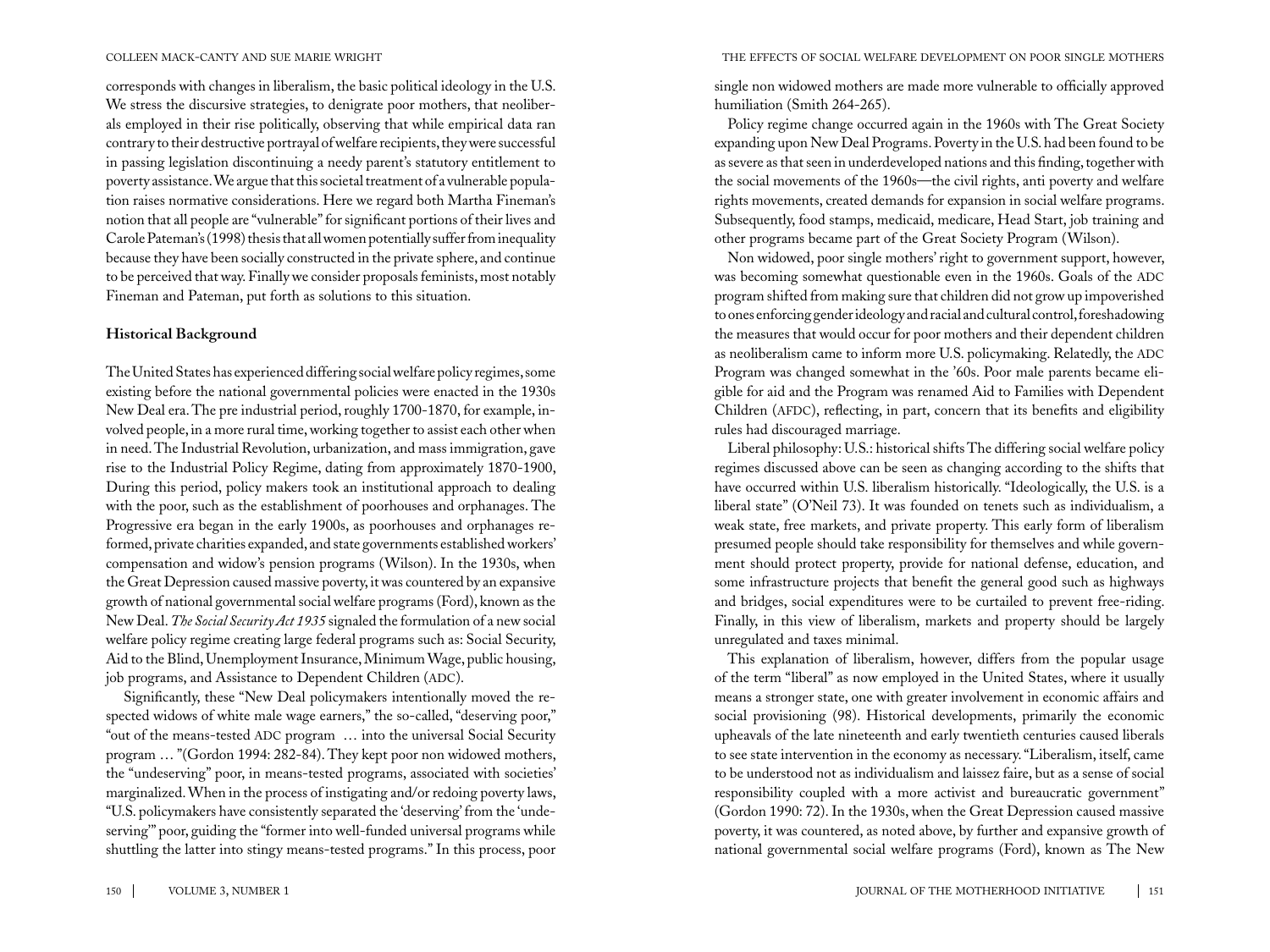Deal. This latter form of liberalism is sometimes referred to as "new," "revisionist," or "welfare state liberalism" (Freeden) while the older form of liberalism, containing the philosophy's original tenets, is often referred to as "classical" (O'Neil) and/ or "traditional" liberalism (Pateman 1998).

Further, as also mentioned above, The Great Society Programs, that were in part the result of the social movements of the 1960s, created even further expansion in social welfare programs. However, while public policies and considerable underlying political philosophy were continuing to move in a leftward direction, discontent with this interpretation of liberalism was forming.

Neoliberalism, a term indicating that the original ideas of liberalism (i.e., free markets, a weak state, and individualism) were emerging (O'Neil), came to fruition theoretically in the 1960s with the development of a neoclassical school of thought developed in the Department of Economics at the University of Chicago and referred to as the "Chicago school." This school of thought became the predominant one within the academic community of U.S. economists (Cassidy 28). Neoliberalism sought to extend the rationality of the market, but it was not exclusively economic (Grewal 16). It also advocated a lessened concept of the state's role in providing social services to support people's welfare.

Some manifestations of neoliberalism in the U.S. can be seen in the 1980s when the Reagan administration reduced both funding and eligibility for public assistance (Amott). More importantly, Reagan constructed acquiescence for neoliberal policies in the political culture. Many people refocused on the notions of individualism and less government that together with the growing culture of consumption, and a market-based populism, served as the means for the policies of neoliberalism, and its resulting inequalities, to gain support (Thompson 25).

U.S. Republican party congressional candidates, campaigned successfully in 1994, under the auspices of the "Contract with American." It emphasized "…individual liberty, economic opportunity, limited government, personal responsibility, and security at home and abroad." (Gingrich et al. cited in Naples 908), setting the stage for a barrage of conservative legislative (Naples 908). In 1996, President Clinton, tempered by these conservative victories, signed the "welfare reform" bill, thus ending the New Deal commitment to a social safety net (Miroff, Seidelman and Swanstrom 129).

Neoliberalism has been able to reverse the various political and economic gains made under welfare state policies and institutions. As mentioned earlier, this is not a new development in liberalism's history. It is more a resurgence, after decades of welfare state policies (Harvey), of classical liberalism as we see its tenets, particularly individualism and the free market enabled by a weakened state, one less able to regulate or engage in social provisioning, emergent.

# **Discursive Strategies Employed: Neoliberal Ascendancy to Power in the U.S.**

Discursive strategies were essential to the political ascent of neoliberals generally as they have also fought a war of words. (Mittelstadt 736). Their destructive portrayal of women receiving welfare was particularly effective in this rise. Two of their techniques were "the politics of disgust" and the disparaging of and/or redefinition of a word's meaning. Ange-Marie Hancock analyzes how public identities are formed through stereotyping and then formulating moral judgments of various characteristics, such as race, class, and gender, assigned to groups that legislative policy is being formed around. The public identities can then be instrumental in ideological rationalizations for the policy agenda(s) in question. Hancock analyzes, in particular, the public identity established for the "welfare queen" during the debates about welfare reform in 1995 and 1996. She contends, that the public identity created, in the case, "welfare queen," agitated "disgust," and, as a result, sent the political process itself on a particularly unhealthy course. Hancock points out how these stereotypes and politically intended ideas were persuasively exploited to instigate a "politics of disgust." As such they provided the basis for the contentious 1996 welfare reform debate that effectively ended the Aid to Families with Dependent Children Program, first established in the New Deal policy regime, as way to aid poor single non widowed mothers.

For a segment of her research, Hancock conducted a random sample of 82 documents from the congressional floor debates on welfare reform to analyze their content. She found that the debates and public understanding generally were framed by a public identity that consistently painted welfare mothers as "lazy, hyperfertile and black." As a final result, this consistent definition of welfare mothers held to a minimum the kinds of policy prescriptions theoretically possible regarding any public help these improvised mothers might receive in providing for their children. In a content analysis of the media, Hancock found the same to be case. The voices of the women affected by poverty policy were not part of the welfare reform debate. Further, in these congressional debates, work for pay and work caring for children were artificially and strictly separated. While compassion was evoked for welfare children, there was no sympathy for their mothers, nor were these mothers referred to or seen as good mothers.

Hancock talked to poor mothers themselves to show how the world in which they actually live and raise their children in was not the one described by policymakers and the media. In listening to the welfare recipients themselves, Hancock learns that the attributes assigned to them, such as "laziness" and "hyperfertility," had no basis in fact, but rather were just part of the neoliberal project to socially construct a negative public identity for these women.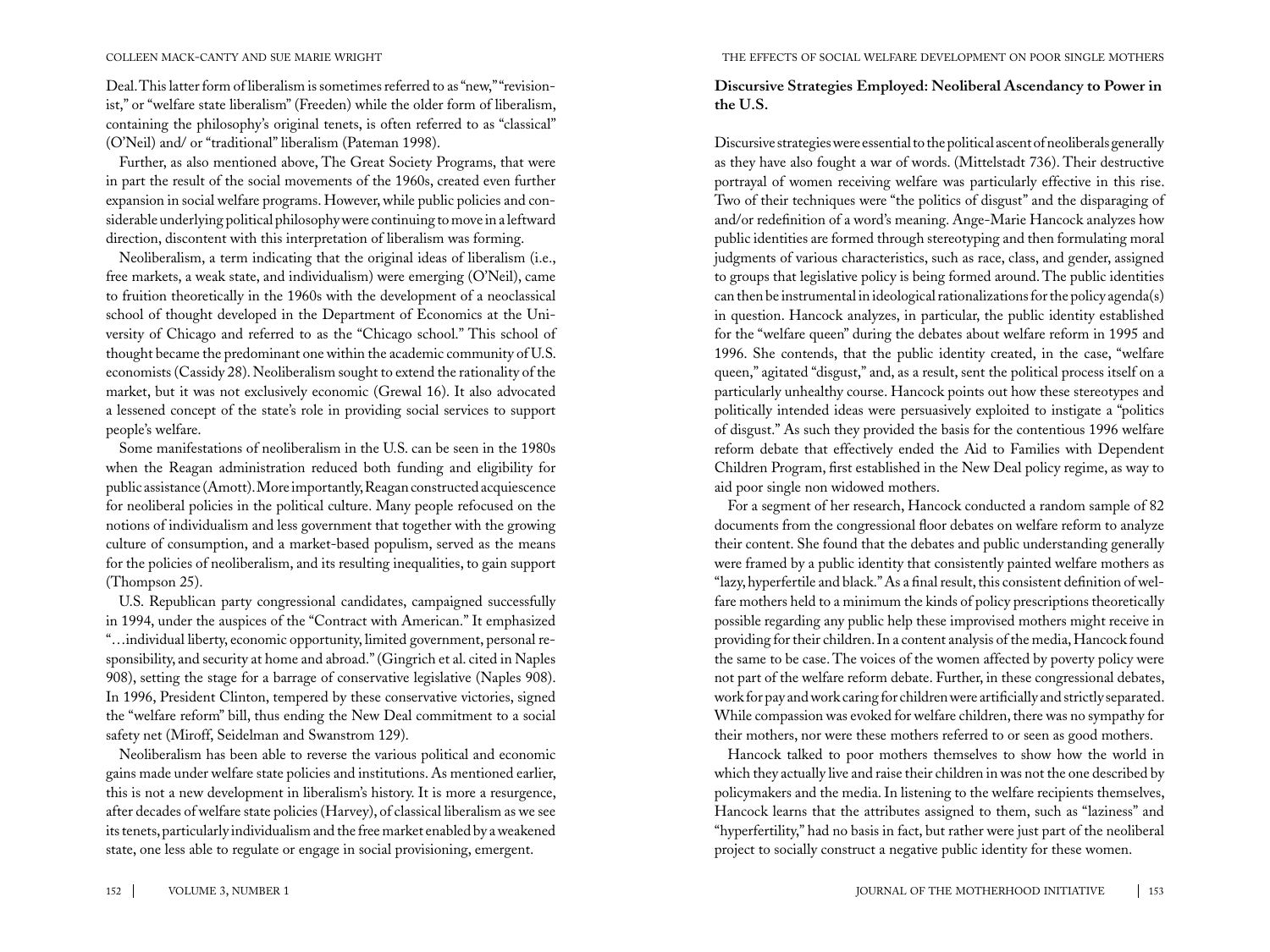Neoliberals, in their rise to power, also successfully changed and denigrated the meaning of the word "victim," whose reformulated, and made dominant, negative connotation of shame, disgrace and/or pity still exists today. Alyson Cole convincingly describes the pervasiveness of the anti-victim discourse and its power to shape U.S. politics. She analyses how a sustained campaign to redefine the language of politics has undercut contemporary progressive politics (19). Cole describes how neoliberals were able to ignite an antiliberal politics, in large part, by redefining popular ideas of the term "victim" from connoting a person who had suffered injustice to a notion of someone who just felt sorry for her/himself and sought "a handout" from society.

Recognition of victimhood had been a central component for identifying systemic oppression and galvanizing collective action to challenge oppression (Mittelstadt 737). U.S. social movements, such as the Civil Rights Movement and the Women's Liberation Movement, had made use of the word victim in their recognition of injustice, including personal injustice. In the 1960s and 1970s, groups affected by discrimination, such as women, African Americans, the poor, etc. had engaged in consciousness-raising projects in which they named themselves as victims. Through this process, they could perceive reasons, for their unjust treatment, such as sexism, racism, and/or classism, which in turn empowered them to call for ending this discrimination. For this reason, neoliberals targeted the meaning of the word victim. In the early 90s, literature denigrating the notion victimhood emerged. Its main targets were multiculturalism, identity politics, and feminism. It argued, while it was true that women and minorities had been subjected to unfair treatment in the past, all that was now over. It, supposedly, could no longer be said that racism, sexism, classism, etc. were practiced in any substantial way. Minorities and women were depicted as continuing to claim victim status as they benefitted from it. They did not have to take responsibility for their failures and could just continue to advance policies from which they benefitted, such as affirmative action programs.

 Neoliberal critics admonished groups claiming victimhood to just stop complaining, take responsibility, and cease blaming others for their problems. Cole argues, "[That b]y investing victimhood with new meanings and rendering it a badge of shame, anti-victimism has made it extremely difficult to address pervasive forms of social injustice … " (19). Those who formerly claimed they were victimized were now supposed to nobly deny any suffering they may see themselves as enduring.

### **Empirical Data Notwithstanding: Welfare is "Reformed"**

While neoliberals were successful in changing the popular connotation of the word "victim" to mean someone feeling sorry for themselves, and were equally

### colleen mack-canty and sue marie wright the effects of social welfare development on poor single mothers

successful at depicting poor mothers receiving welfare as lazy hyperfertile "welfare queens," some well-researched data, as in Hancock's above, was revealing a different reality. For example, the Panel Study of Income Dynamics (PSID) at the University of Michigan's Institute of Social Research began following five thousand American families from 1969 forward, in longitudinal studies. Their findings, for the ten-year period 1969-1978, revealed some of the following information. Poverty, in the U.S., was more widespread, but less persistent, than was popularly imagined (Corcoran, Duncan and Hill, 243). A family's poverty periods frequently happened because of marriage termination or job loss, and ended with remarriage or another job. While one-quarter of the PSID sample were poor at some time during the period 1969-78, the majority were poor one or two years (243). About one-tenth of the sample were poor at least eight years but even they did not fit easily into the stereotypes neoliberals had been creating. One-third of the long-term poor were elderly or lived in elderly headed households. More than one-quarter were children, and more than one-quarter of them lived in families in which the head had worked a substantial amount in at least five out of the ten years (243).

Other data shows that just prior to welfare "reform" passage, the maximum AFDC benefit for a family of three in New York, the most generous welfare state, was \$703 a month and the maximum payment in, the least generous state, Mississippi, was \$120 a month (Ford 270). "In 1996, a family of three was below the poverty line when its monthly income was 1,082, or less. Even adding in food stamps, New York's combined benefit was \$935 a month and so below the poverty line (Albelda and Tilly cited in Ford 271). Welfare simply did not "pay" women enough to escape poverty (271).

Nonetheless, the neoliberal propaganda campaigns won out. Political power had, in notable part, shifted from liberal to neoliberal or conservative groups, and with it the policy paradigm changed from defining the welfare problem as one of insufficient money for the poor, to one of getting people off welfare and into jobs (Schram cited in Cherlin 102).

Welfare policy underwent a regime shift in 1996 with the passage of the Personal Responsibility and Work Opportunity Reconciliation Act (PRWORA). Basically, it replaced welfare as we had known it since the New Deal. The ongoing statutory entitlement for poor parents, AFDC, was replaced by the Act's provision, Temporary Assistance to Needy Families (TANF). Public assistance entitlement ceased. States now designed programs around work requirements, and the "temporary assistance" was/is "limited to two to five years (over a person's lifetime in most cases)" (Ford 271).

In the decade-plus years that followed welfare reform, studies have exposed the inadequacy of using, reduction in welfare rolls, to indicate the Act's success. Joel Handler and Yeheskel Hasenfield critique the low-wage job market,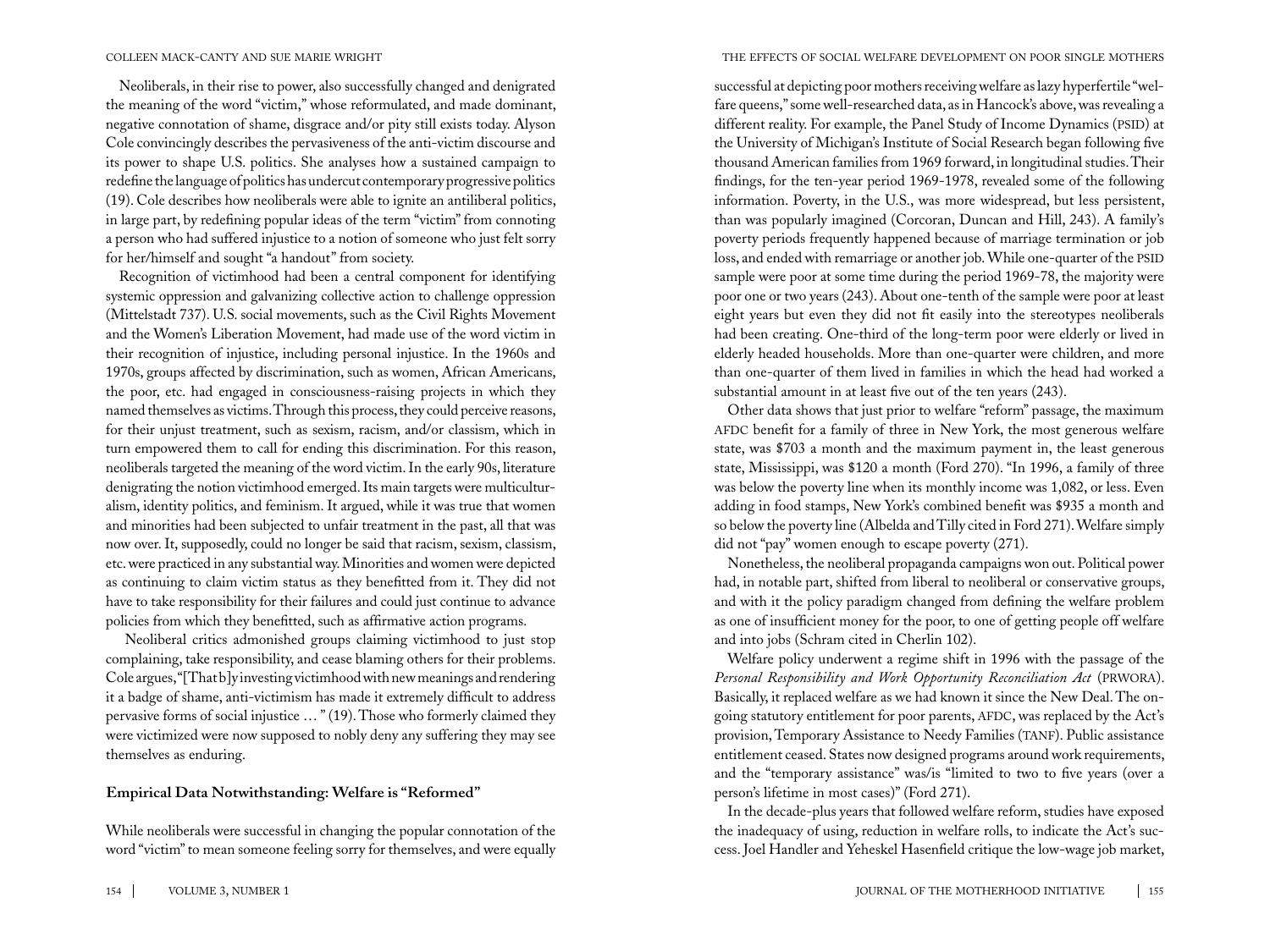stating, "For many people, the labor market has failed and shows little sign of improvement" (67). When looking at wages and benefits, these authors raise considerations, such as the "low level of the minimum wage, the unstable and part-time nature of many low-wage jobs, the difficulty of finding reliable childcare, and the frequent lack of health insurance coverage" (Handler and Hasenfield cited in Cherlin 102).

In another study, Sandra Morgen, Joan Acker, and Jill Weigt refute the notion endemic to the neoliberal creed that individualism and the "market's" supposed efficacy can resolve poverty problems. They base their argument on empirical evidence from their ten-year study of 759 families in a more progressive state, Oregon, following prwora's passage. They record how low-wage jobs and inadequate social supports have left many families in poverty, despite welfare roll decline. They relay the actual "human costs" from welfare "reform," poor mothers and their children are bearing, as the right of families in need to public assistance was replaced by work requirements, regardless of how little the worker might be paid.

## **Normative Considerations**

The most noticeable aspect of PRWORA has been the discontinuation of a needy parent's statutory entitlement to poverty assistance and its replacement of time-limited assistance accompanied by compulsory work requirements. What is not so often realized, however, are the ways U.S. welfare, historically and "reformed" contains restrictions based on a mother's relationship to her child(ren)'s father. As we noted earlier, during the New Deal policy regime, single non-widowed mothers were placed in a means-tested program for the "undeserving poor." Now, in the welfare reform act, a mandatory child support and paternity identification requirement provision has been added in which the mother must name her child(ren)'s biological father and assist the state in pursuing him for support or face severe penalties.

Paternity identification raises concerns such as. privacy, family regulation, the right of association, etc. Provision supporters argue that mandatory support payments improve some needy households' conditions. In 2002, for example, states collected about ten billion in support payments. (Turetsky 2003: 5). That said, it should be remembered the single mother on welfare is "in effect, being coerced by her desperate economic circumstances to serve as the state's proxy tax collector" (Smith 257) and she must give the state any support received, until the reimbursement level is met.

Support provision advocates further argue, it assures that fathers will pay for their children's material needs, while also compensating the mother for providing the family's caregiving labor. The father's monthly payment, however,

colleen mack-canty and sue marie wright the effects of social welfare development on poor single mothers

is not designed to reflect fair payment for the mother's work, but "calculated as a proportion of the payer's income earning potential" (Smith 258). Further, "if we divided the monthly payment (the payer is typically ordered to submit between 225-300 each month to the state) (Turetsky 2007: 2) by the total number of a mother's actual caregiving hours, we would end up with a miserable low wage rate" (Smith 259). The mandatory child support and paternity identification requirement provision also raises safety concerns for the mother and sometimes for her child(ren). "It is estimated that 20-30 per cent of women on welfare reported domestic violence in a current relationship, and about half reported at least one domestic violence incident in their lifetimes" (Tolman and Raphael cited in Smith 261).

Additionally, the Act's explicit promotion of marriage is a concern. While marriage is not mandated by the law, it is strongly encouraged. The Act's preamble, which contains the findings of Congress and the Act's purposes, proclaims the virtues of heterosexual marriage while contending that there are negative consequences to the mother and the child from out-of-wedlock birth' (Title ix, Section 912). According to feminist legal scholar, Martha Fineman, "Welfare reform during the 1990s should have been understood as a direct attack on all caretakers in that it undermined the value of unpaid care work and demonized motherhood outside of the patriarchal paradigm" (8).

# **What Is to Be Done?**

Classical liberalism and today's neoliberalism are anchored in individualism, where humans are viewed as rational/self-interested and competent social actors. In reality, however, "…as humans, we all require care" (Hamington and Miller xvi). Ethics grounded in this realization, would view humans as social beings, enmeshed in relationships. So what are some things that could be done and how might society be different if an ethic based on care needs were taken seriously in terms of policy and practice generally, and for low-income mothers in particular? Some feminist scholars who analyze women's experience with welfare, such as Gwendolyn Mink, Martha Fineman and Anna Marie Smith, think we should "[S]crap TANF, and replace it with a well-funded universal caregivers' entitlement (Smith 267-8).

When Carol Gilligan formulated the notion of interconnected human relations in her "ethic of care," a new approach to moral philosophy was presented that did stress relationship, empathy, and compassion. Gilligan, and feminists who built on her work, identified care as an overlooked aspect of moral consideration: one which can be grounded on the fact that we all need it (Hamington and Miller). Further, as Sarah LaChance Adams states, "[C]are empowers an individual" (240). "This is one of the reasons men have been most powerful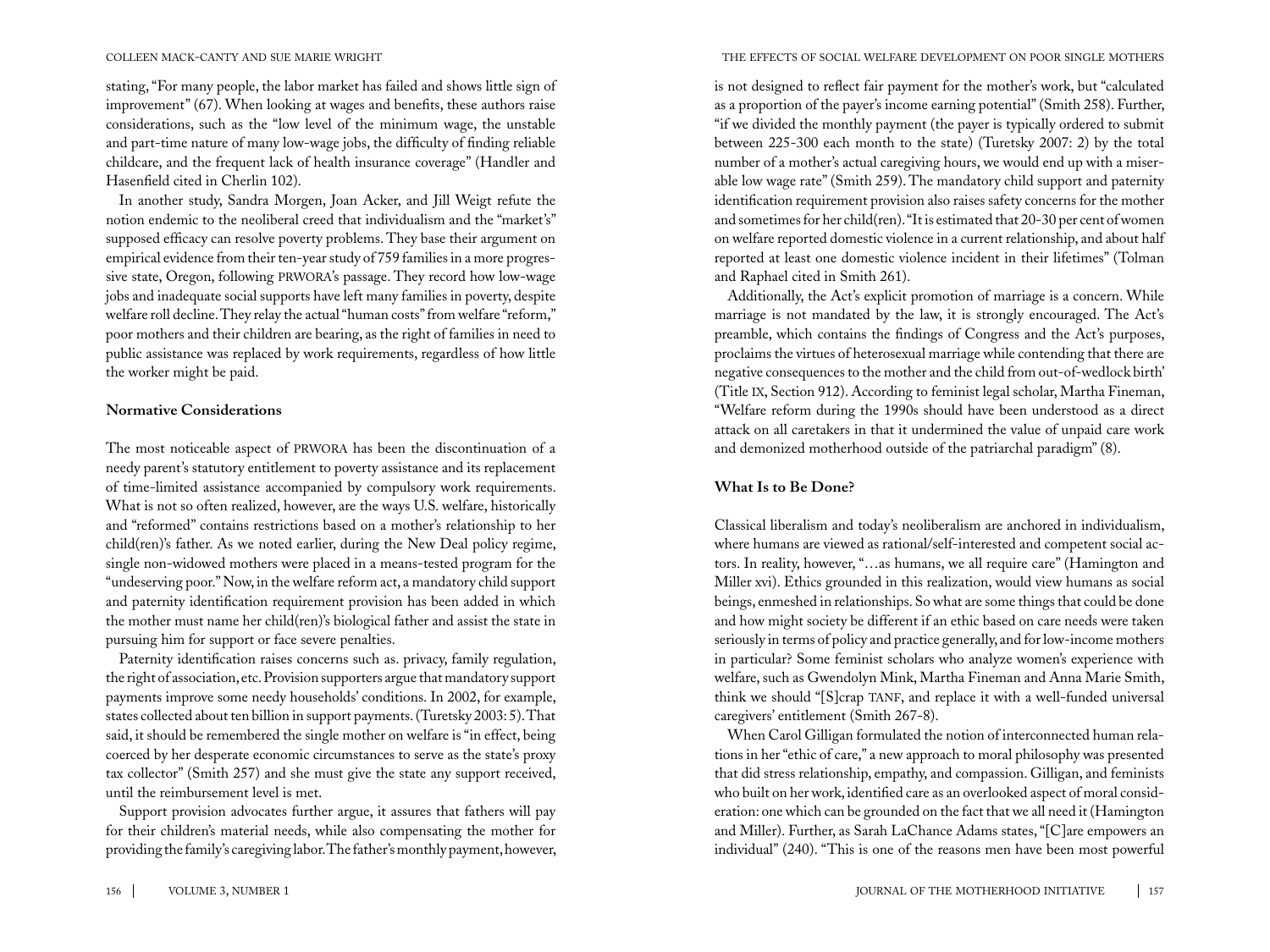historically. Most have had the benefit of having at least one woman responsible for them … [while] … women have given more care away" (241).

Martha Fineman has been engaging in a normative discussion of the socio-cultural institutions that give rise to and perpetuate inequality. Related to the notion of care, she emphasizes "vulnerability," reminding us that we are all "vulnerable" for significant portions of our lives. This view provides a more comprehensive vision of human experience, than the Rational Man or self-interested, competent adult view of the universal human subject, to base political theories and policies on. While the notion of vulnerability has been associated with want, loss, dependency, etc., Fineman works to extend the term, and its applicability. She reminds us "that vulnerability is—and should be understood to be—universal and constant, inherent in the human condition (1). She posits vulnerability as,

the characteristic that positions us in relation to each other as human beings and also suggests a relationship of responsibility between state and individual. The nature of human vulnerability forms the basis for a claim that the state must be more responsive to that vulnerability and do better at ensuring the "All-American" promise of equality of opportunity. (3)

Fineman maintains that "[w]e must confront this foundation flaw in the [classical] liberal model…" of the autonomous human subject. Instead, we should develop social policies that recognize "…individuals are anchored at each end of their lives by dependency and the absence of capacity." And that, "…between these ends [of being a child and being elderly], loss of capacity and dependence may also occur … as a result of disability or illness" (5).

 We would also stress here, that most of us, who are female, choose motherhood, where we provide care for our children. This caring for our children in their vulnerable stage, unfortunately makes us vulnerable, in what is thought of as our supposedly autonomous, full-of-capacity stage of life. And, "[w]hen one takes care of another, they lend some of their own autonomy to the other person" (Adams 241). According to economist, Ann Crittenden, not only are U.S. mothers not paid for all the work they do, they are also penalized for it. The gift of care is usually both selfless and exploited and as such, is the single biggest risk factor for poverty in old age (6).

What then should be the political and legal implications of the fact that we are born, live, and die within a fragile materiality that renders all of us potentially and actually vulnerable during our lives? Regarding caregivers generally and mothers, especially low-income single mothers specifically, Anna Marie Smith, expanding on the caregiver's proposal above, would

### colleen mack-canty and sue marie wright the effects of social welfare development on poor single mothers

create a universal caregiver's entitlement program that would provide generous benefits to caregivers from all walks of life.… By treating low-income, single mothers as the equals of middle-class parents, a universal caregivers' entitlement program would contribute to undermining the "welfare-queen" legacy. It would create the sense that the state actually does respect the low-income mother as an equal valued member of society.… (265)

We should recognize that she too, together with all mothers, is a productive citizen. She/they are creating, in economist Crittenden's words, "a much-needed public good—human capital" (2) or in layman's terms, well-raised children who grow into productive law-abiding citizens.

It is notable here that Anne Marie Smith, in her statement above, while especially concerned about low income lone mothers, calls for a "universal caregiver's entitlement program that would provide generous benefits to caregivers from all walks of life." This is because women generally can find themselves in need of such a program.

"All women are one man removed from welfare," is a saying from the Second Wave of Feminism (Klatch 87). And, while in today's context this motto should be somewhat altered to include "or one paycheck" as more women are now single and/or working for pay, and the word "poverty" substituted for the word "welfare" given the present tenuousness of "welfare," the message nonetheless remains relevant. Women's wages, while improving, in the aggregate remain lower than men's and women continue to provide the preponderant amount of their family's caregiving labour, though many men now contribute to this work (Ford).

We would also consider here that the larger, often unrecognized cause for women's ongoing tenuous position is their social construction in the private sphere. As political theorist, Carole Pateman (1998) tells us,

… liberalism originally defined citizenship as contingent upon an individual's ability to participate in the public realm while, at the same time, socially constructing women in the private sector. Citizenship in liberal society [still means autonomous individuals and] is measured by [their] paid participation in the workforce. In this scheme, women, who perform societies' necessary, but unpaid, domestic sphere labor, are overlooked. (242)

Moreover, most all women, whether they perform domestic sphere labor or not, are affected by the private sector designation for their gender. And as Pateman observes, a universal caregiver entitlement program "does not promote consid-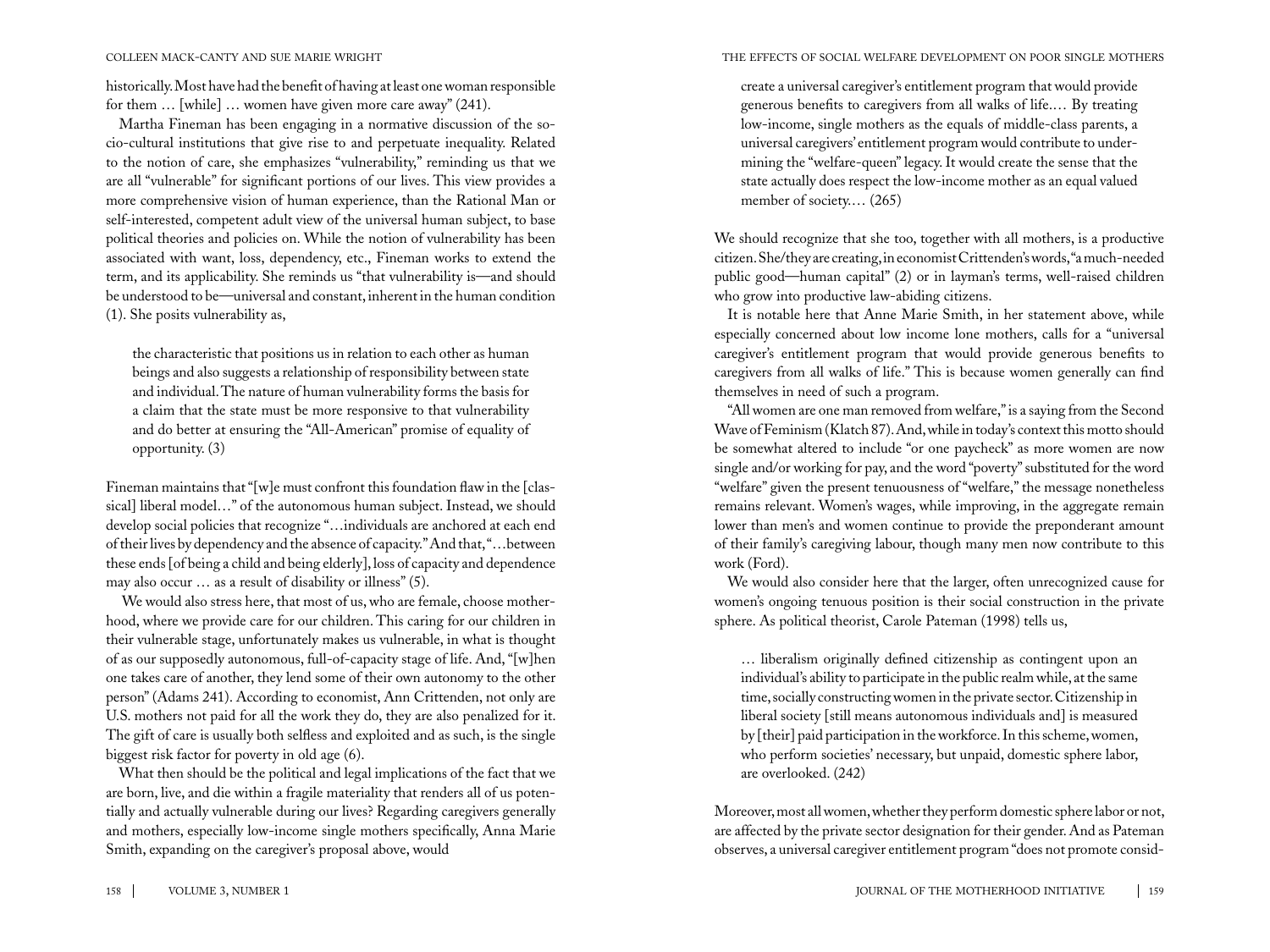eration of this private and public sexual division of labor…" or the perception of it. Therefore, she proposes instead a basic income for all people, maintaining this has the potential to promote relations of equality because "…it can help break the long-standing link between income, marriage, employment, and citizenship [while enlarging everyone's] … opportunities" (2003: 117). A universal basic income, for Pateman, is as fundamental to democracy as universal suffrage. Economic well-being enables peoples' ability to govern their own lives and helps them to exercise citizenship. A basic income would aid in providing the general security required if citizenship is to be of equal worth to everyone. In Pateman's words, "While suffrage is the emblem of equal citizenship, a basic income would be the emblem of full standing as a citizen, of citizenship that is of equal worth…" (2003: 3).

# **References**

- Albelda, Randy and Chris Tilly. *Glass Ceilings and Bottomless Pits*: *Women's Work*, *Women's Poverty*. Boston: South End Press, 1997.
- Adams, Sarah LaChance. "Reconsidering the Political Individual: Responding to Carole Pateman's Critique of Social Contract Theory: Help from Developmental Psychology and Care Ethics." *Journal of the Association for Research on Mothering* 10 (1) (2008): 233-242.
- Amott, Teresa, L. *Caught in the Crisis: Women and the Crisis of the U.S. Economy*, New York: Monthly Review Press, 1993.
- Cassidy, John. "Letter from Chicago, After the Blowup," *The New Yorker*, Jan. 11, 2010: 28-29.
- Chrelin, Andrew. "Can the Left Learn the Lessons of Welfare Reform." *Contemporary Sociology: A Journal of Reviews: A Symposium on Welfare* 37 (2) (2008): 100-104.
- Cole, Alyson M. *The Cult of True Victimhood*: *From the War on Welfare to the War on Terror.* Stanford, ca: Stanford University Press, 2007.
- Corcoran, Mary, Greg J. Duncan, and Martha S. Hill. "The Economic Fortunes of Women and Children: Lessons from Panel Study of Income Dynamics." *Signs: Journal of Women in Culture and Society* 10 (2) (1984): 232- 248.
- Crittenden, Ann. *The Price of Motherhood*: *Why the Most Important Job in the World Is Still the Least Valued.* New York: Henry Holt and Co., 2001
- Fineman, Martha, Albertson. *The Neutered Mother*: *The Sexual Family and Other Twentieth Century Tragedies*. New York: Routledge, 1995.
- Fineman, Martha Albertson, "The Vulnerable Subject: Anchoring Equality in the Human Condition." *Yale Journal of Law & Feminism.* 20 (1) (2008):
- 1-24. Emory Public Law Research Paper No. 8-40.

colleen mack-canty and sue marie wright the effects of social welfare development on poor single mothers

- Ford, Lynn. *Women and Politics: The Pursuit of Equality*, 2nd Ed. Boston: Houghton Mifflin, 2006.
- Freeden, Michael. *The New Liberalism*: *Ideology of Social Reform*. London: Oxford Press, 1978.
- Gilligan, Carol. *In a Different Voice: Psychological Theory and Women's Development.* Cambridge, ma: Harvard University Press, 1982.
- Gordon, Linda, ed. *Women, the State, and Welfare.* Madison: University of Wisconsin, 1990.
- Gordon, Linda. *Pitied but Not Entitled: Single Mothers and the History of Welfare, 1890-1935.* New York: Free Press, 1994.
- Grewal, Inderpal. *Transnational American-Feminism, Diasporas, Neoliberalisms.* Durham: Duke University Press, 2006.
- Hamington, Maurice and Dorothy C. Miller. "Introduction: A Modern Moral Imperative." *Socializing Care: Feminist Ethics and Public Issues*. Ed. Maurice Hamington and Dorothy C. Miller. New York: Rowman and Littlefield, Inc., 2006. xi- xxii.
- Hancock, Ange-Marie. *The Politics of Disgust and the Public Identity of the "Welfare Queen."* New York: New York University Press, 2004.
- Handler, Joel F. and Yeheskel Hasenfield. 2006. *Blame Welfare*, *Ignore Poverty and Inequality*. New York: Cambridge University Press, 2006.
- Harvey, David. *A Brief History of Neoliberalism.* London: Oxford University Press, 2006.
- Klatch, Rebecca. *Women of the New Right*. Philadelphia: Temple University Press, 1987.
- Mink, Gwendolyn. *Welfare's End*. Ithaca, ny: Cornell University Press, 1998. Miroff, Bruce, Raymond Seidelman and Todd Swanstron. *The Democratic Debate.* 2nd ed. New York: Houghton Mifflin Co., 1997.
- Mittelstadt, Jennifer. "The Cult of True Victimhood: From a War on Words to a War on Terror." Book review. *Signs* 33(3) (2008): 736-739.
- Morgen, Sandra, Joan Acker, and Jill Weigt. S*tretched Thin: Poor Families, Welfare Work, and Welfare Reform*. Ithaca:Cornell University Press, 2010.
- Naples, Nancy A. "The 'New Consensus' on the Gendered 'Social Contract': The 1987-1988 U.S. Congressional Hearings on Welfare Reform." *Signs*  22 (4) (1997): 907-943.
- O'Neil, Patrick. 2004. *Essentials of Comparative Politics.* New York: Norton & Company.
- Pateman, Carole. "The Patriarchal Welfare State: Gendered Sites in the Late Modern Public Sphere." *Feminism, the Public and the Private*. Ed. Joan B. Landes. New York: Oxford University Press, 1998. 241- 277.
- Pateman, Carole. 2003. "Freedom and Democratization: Why Basic Income is to be Preferred to Basic Capital." *The Ethics of Stakeholding*. Ed. Keith